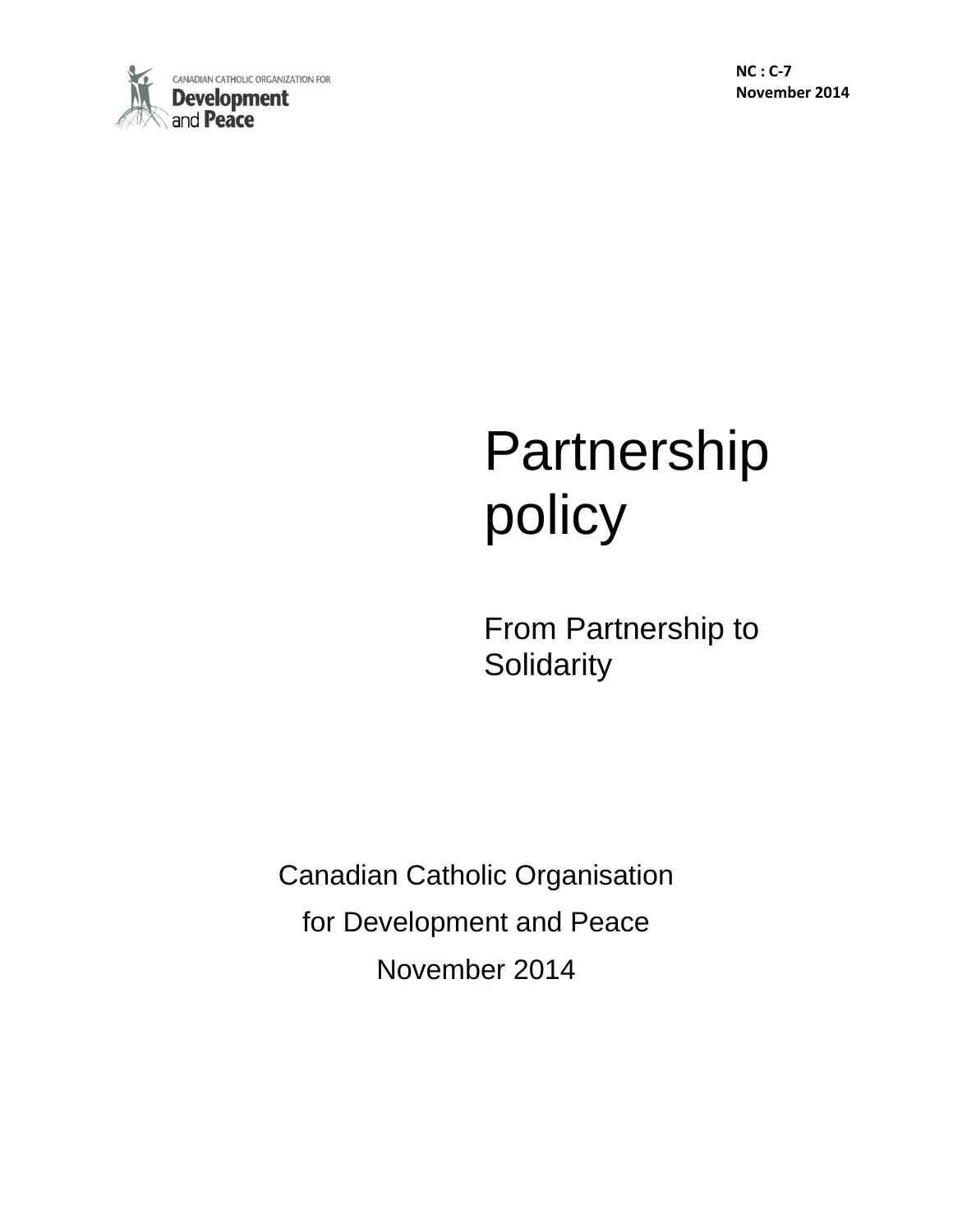

## **Introduction**

This policy is intended to codify and reaffirm Development and Peace's underlying vision of partnership, as well as the associated working principles and processes in order to ensure that our relationships remain consistent, respectful and rigorous in the pursuit of our mission.

A core characteristic of Development and Peace's action, our notion of partnership is rooted in the Gospel's commandment to respect and serve the poor. This commitment to the dignity and equality of all of humankind invites us to relate as equal partners with others in building a world of justice and solidarity.

This policy discusses both the principles of partnership intended to guide the organization's leadership and decision making processes, as well as the spirit of partnership meant to inspire our daily operations and to guide staff and member interaction with our partners.

## **Purpose**

The policy is simultaneously a framework for National Council deliberations on issues affecting partners, a guide for management's day-to-day decision-making, and a point of reference to national, regional or even local discussions of the organization's orientations. It is also intended to assist Development and Peace staff, whose roles require that they remain mindful of its principles and apply them in their ongoing interactions with partners in Canada and abroad.

Our partnership principles extend to all those that seek to advance the cause of the poor and oppressed through Development and Peace. To members that seek to establish sustainable and equitable partnerships to advance our mission, to our donors and supporters within the Catholic community that serve as our base and extend our message of solidarity to larger communities including the Canadian public.

The ideals of partnership apply to all those in the North and in the South that bind themselves to us and to our calling to educate, organize, advocate, research, coach and mentor for international justice. If we are to win support and to expand participation in the work that we do, it is crucial for the public to come to understand and appreciate the quality and impact of the partnerships that we have established and maintain with groups throughout the world.

This policy is intended to allow us to formally acknowledge where relationships based on our partnership principles have brought us so we can move forward organically by building on the solid foundation of previous partnership policies and practices.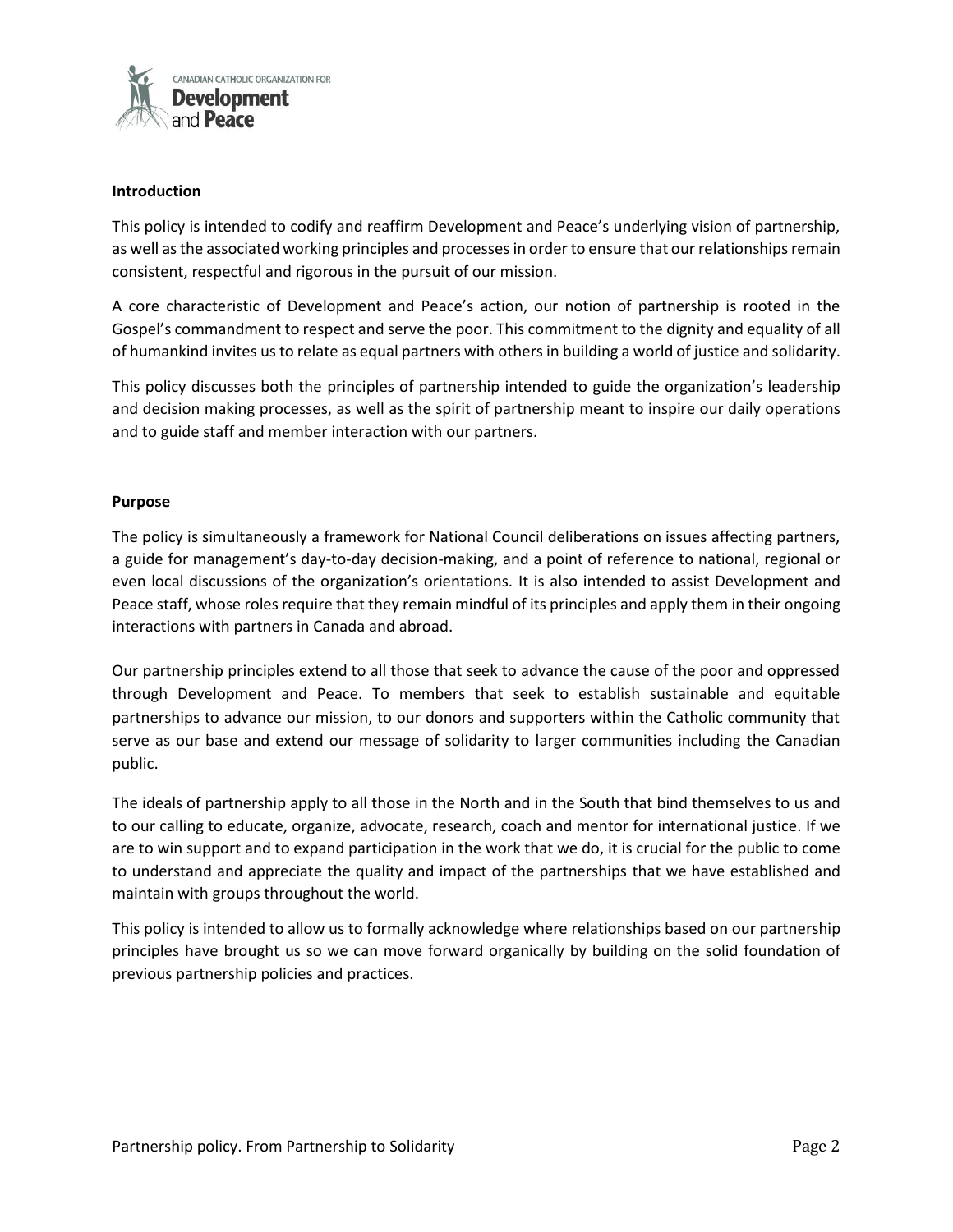

# **FROM PARTNERSHIP TO SOLIDARITY**

## **I. A HISTORY AND A PROCESS ROOTED IN** *POPULORUM PROGRESSIO*

In October 1966, in the immediate aftermath of Vatican II, and consistent with the Council's response to the challenge of the Church in the Modern World, Canada's bishops launched the process which would lead to the formal creation of the Canadian Catholic Organization for Development and Peace one year later. Development and Peace is an organization dedicated to "the education of Canadians about their responsibilities towards the poor; emergency relief; and assistance to development programs"<sup>1</sup>.

Some six months later in March 1967, the encyclical *Populorum Progressio* re-affirmed the Church's commitment to the development of all peoples and engaged the entire Church in the historical task of challenging unjust structures and of building societies that reverenced the dignity of each and every human being. In a context of decolonization, wide-scale poverty in developing countries and the widening gap between the rich and the poor, Development and Peace (as it would be become popularly known) came to embody the Canadian Catholic Church's response to that encyclical, and its budding information and education programs trumpeted the call for justice and for more equitable access to the goods of creation to the benefit of all of humanity, particularly for the poor and marginalized.

Taking its first steps in this context, Development and Peace was quick to understand that "*There can be no progress towards the complete development of individuals without the simultaneous development of all of humanity in the spirit of solidarity* (PP 43)". An appeal to community and a rejection of popular strategies to "save the world one child at a time", the encyclical was a call to justice, which by definition depended on building relationships and presupposed an eagerness to act in solidarity with others: that is partnership. In choosing partnership as its basic approach, Development and Peace was guided and inspired by the Eucharistic insight that values communion and community, by the social teachings of the Church, by respect for human dignity and by an understanding of solidarity that declared the Christian's calling to act together to overcome unjust and sinful structures.

The 1982 landmark document, *Basic Principles and Orientations,* situated and further defined the vital role that partnership plays in the organization's mission. In effect, it characterized partnership as the glue that cemented the links between our organization's education and development mandates.

In 1995, the National Council updated the organization's mission statement to capture more recent learnings and to put the ideal of partnership in the forefront:

> "Supporting partners in the South who are promoting alternatives aimed at changing unjust social, political and economic structures. (Development and Peace) educates Canadians about the causes of poverty and encourages Canadians to take action to change society. In its struggle to have human dignity be respected, the Organization establishes alliances with organizations in the North and South working for social change. (Development and Peace) also supports women in their quest for social and economic justice."

<sup>1</sup> "CCCB Information Service," Vol. XI – No. 126, page 1. Discussions held August 12, 1966, in Ottawa.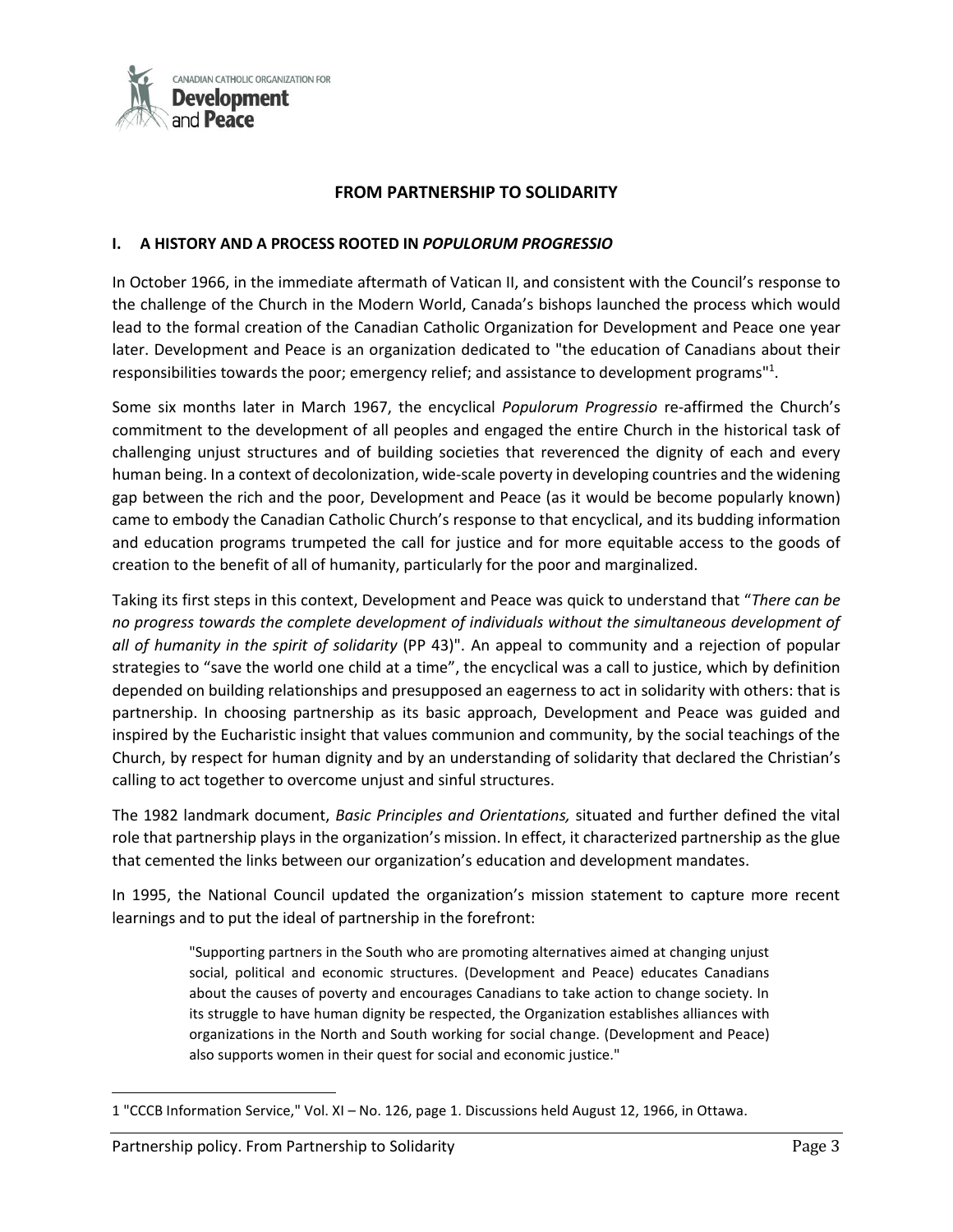

Throughout its history, Development and Peace has sought to extend and refine its understanding of partnership and its implications for the type of development that is premised on solidarity. Pursuing the virtues of compassion, charity, tolerance, solidarity, justice and humility exemplified by our Saviour, we set out to serve our neighbours and the world by supporting brothers and sisters of all faiths, nationalities, cultures and languages, by enabling them to live in conditions worthy of their human dignity and by empowering them to become the architects of their own destiny. In the process, we came to understand that development was as much about us, as it was about them.

This led us to rework our practice of partnership and to focus on the establishment of more equitable relations, relationships that went beyond the mere transfer of funds; in effect to see partnership as a twoway street, a process of mutual support and mobilization. This understanding of partnership required us to develop a renewed sense and practice of shared responsibility, a commitment to communion and to community, and to take the conscious option to engage in interdependent action with partners. In a world that tended to divide donors and recipients, partnership introduced a new dynamic in the form of a multidimensional pledge to solidarity and to working together as change actors.

Development and Peace's journey into partnership has seen it engage grassroots organizations in sharing experiences and in perfecting one another's practices. It has fostered the exploration of innumerable opportunities for exchanges between peoples and organizations. It has led to the creation of copious networks, coalitions and alliances with Canadian and international organizations whose ideals are similar to our own. It has enabled the organization to move beyond funding, to collaborate with partners in efforts to educate the Canadian public and to jointly identify and effectively advocate for specific remedies to major injustices.

While evolving over time, Development and Peace's commitment and practice of partnership remains rooted in the basic principles of love of neighbour, human dignity, social justice, development and solidarity that led to the creation of the organization in 1967.

# **II. OUR DEFINITION OF PARTNERSHIP**

For Development and Peace, partnership is at one and the same time a **relationship,** a process and a founding principle, a dynamic and changing reality that goes beyond the mere transfer of financial resources. Consistent with our commitment to human dignity and to integral human development, partner relationships are ones of cooperation, trust, flexibility, and mutuality premised on the exchange of ideas, resources and expertise through which to pursue a common goal, the betterment of humankind. Partnership requires that we identify, pursue and implement shared strategic objectives that capture and amplify a common vision of social change and that remain highly sensitive to social, political, economic, cultural and other constraints that impact on the poor, on our partners, and on ourselves.

Partnership is also a **process** that has a beginning, a maturity and an end. Whether short or long term, a partnership must be created, developed and maintained in a changing dynamic that requires constant reassessment and analysis. A means rather than an end, formal partnership is premised on our finding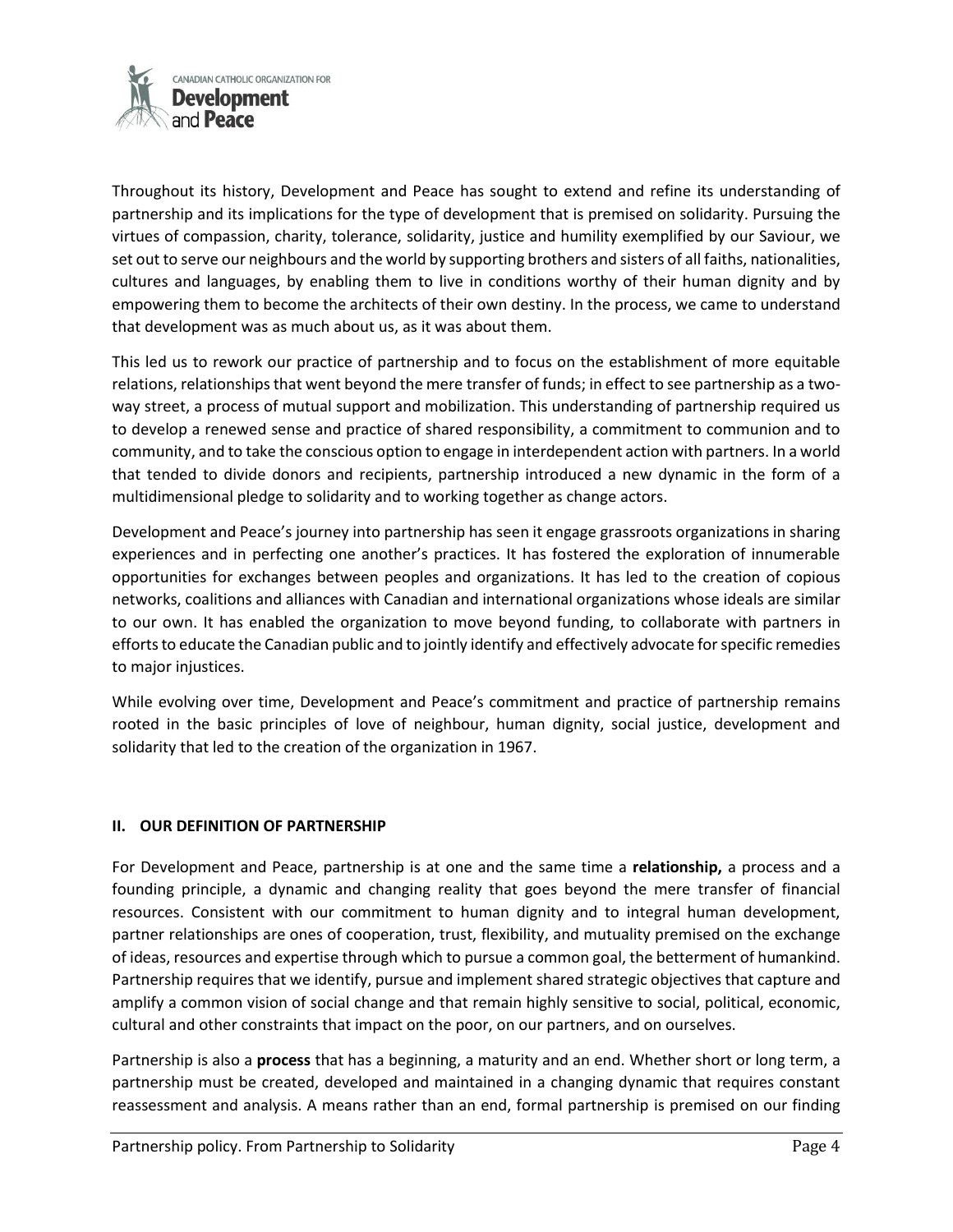

agreement on specific goals, a clear commitment to act together and an identifiable time frame.<sup>2</sup> While the terms that apply to individual partnerships may vary, the basic principles remain the same. Each is a vehicle for change and an act of mutual solidarity.

As one of our **founding principles**, partnership is at the same time an integral component of our mission and of our calling to promote real social change in the lives and circumstance of the poor, to open up opportunities and to promote interrelationships, sharing, dialogue and venues for mutual learning. Quite aside from institutional requirements, the organization's partnership relations are deeply human and rooted in persons and in the common dignity of all of humanity.

Our practice of partnership finds Development and Peace working with a range of independent organizations and groups, each with their own goals and ways of working. We seek to learn from them, to solicit their support, and to act together in building a more just and sustainable world. In respecting partners' trajectory and specificity, we seek to build relationships in which our respective values, methods and potentials merge. With listening and sensitivity as our watchwords, we have come to recognize that experiences and views can and will diverge without necessarily jeopardizing the relationship, or undermining our ability to act together.

Experience has taught us that a partnership agreement identifying the specific objectives being pursued is essential, particularly where partnerships take the form of broad alliances, coalitions, or networks. In the end, an agreement to partner should not be viewed as an endorsement of all of the causes that might be espoused by organizations with which we have chosen to ally ourselves. In effect, our principles require that we clearly affirm and limit our commitment to the shared social change objectives around which we have agreed.

At the same time, our practice of partnership is premised on two complementary principles, each vitally linked to our overriding mission:

- **a) Participation** is a fundamental requirement to the success and sustainability of our action to overcome unjust social, political and economic structures. The principle of participation invites local communities to identify their needs, to design and implement initiatives, and enables them to exercise ownership over the programs that Development and Peace supports. Whether we are talking about humanitarian assistance, reconstruction or long-term development programs, or discussing our education, advocacy and mobilization efforts here in Canada, our programs and processes consistently seek to advance the principle of participation.
- **b) Capacity building** finds us prepared to support and share knowledge, skills, alternatives and ideas that will facilitate understanding, enhance organizational capacity and increase the ability of partners and local communities alike to address the root causes of poverty and injustice. Our commitment to building capacity is focused on efforts to boost and strengthen the impact of civil society and its organizations (including our own) and to measures designed to enhance the ability

l

<sup>2</sup> The duration of the partnership varies according to the agreed criteria between Development and Peace and the partner (the objective of partnership, the goals of the organization, the organization`s autonomy, etc.).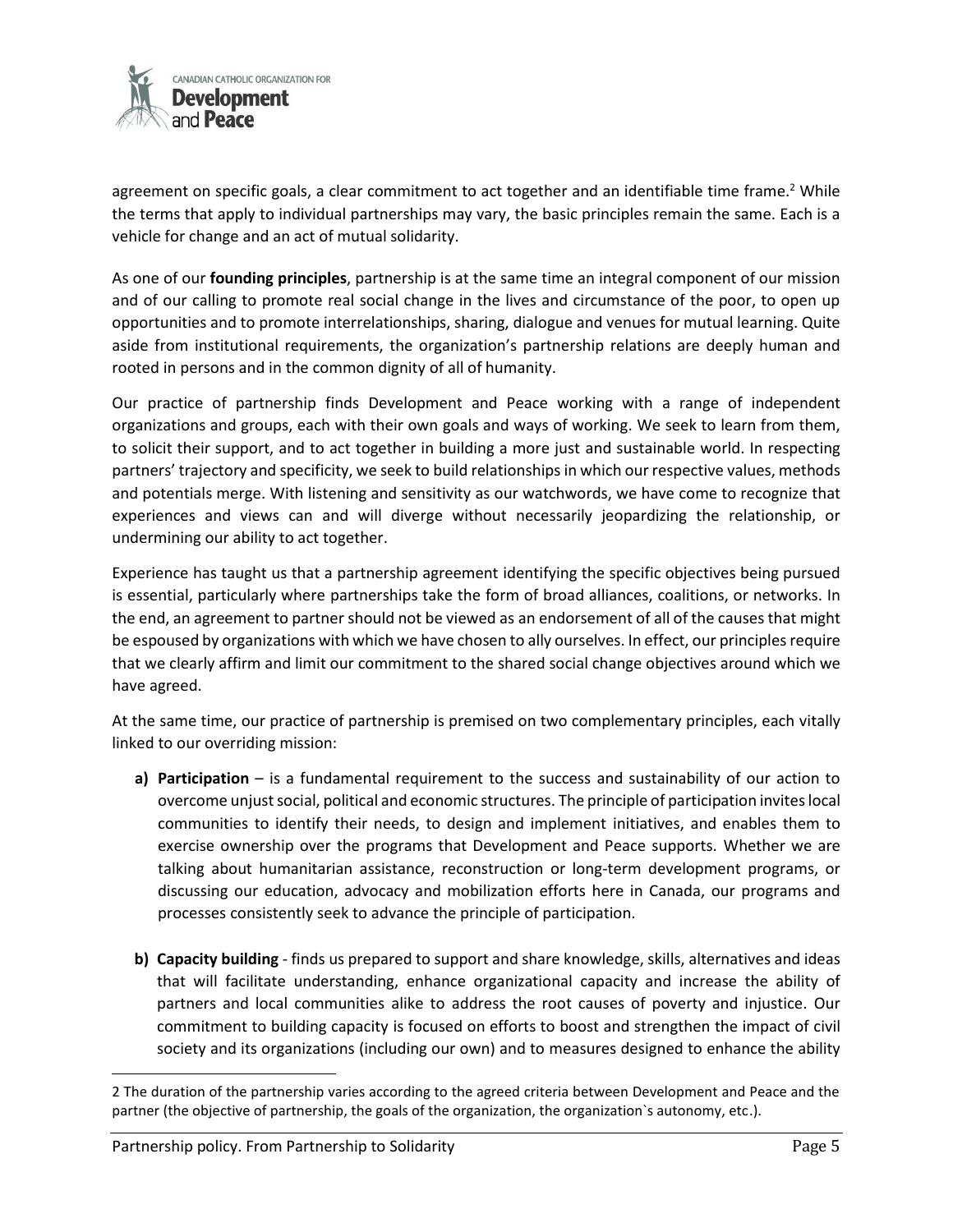

of local communities and organizations to successfully pilot social change of benefit to the poor and the marginalized. Our capacity building efforts also extend to emergency, disaster and conflict situations, where enhancing the capacity of individual victims and of their communities is central to the ability to rebound, as is access to the skills needed for individuals and organizations to continue to work and for communities to protect themselves from future calamities.

# **III. THE ROOTS OF PARTNERSHIP**

## **3.1 Our experience**

Situated at the crossroads of our interaction with the poor, our relationship with partners has honed and shaped the movement. Our vision of social, political and cultural development has been forged in the cauldron of our lived experience and active relationship with groups, organizations and individuals in the forefront of the multitude of efforts that make up the global movement for justice. We have learned that real and lasting change requires us to provide sustained support to groups and that we must underwrite capacity building activities in circumstances that will empower groups, as well as their members, supporters and beneficiaries, to work for broader structural change.

What is more, our experience of partnership has confirmed the essential link between our education and advocacy efforts here in Canada and our support to sustainable development in the South. Acting together in partnership enables us to span the gap and to close the circle between Development and Peace's mandates.

As it stands, we are simultaneously the proprietors and the servants of a concept of partnership that is rooted in our identity, in our history, in our daily experiences and in the deep, sustained and genuine relationships that we have developed and maintain with individual change agents and organizations throughout the world.

Our concept of partnership is a mirror of what is best about human relationships. Values that can be readily found in those that rally around issues of human dignity and integral development. Ideals that are patently obvious in the dynamic relationships between committed individuals and development actors caught up in the zeal to be of service and in their common thirst for justice. A commitment that takes yet another dimension when one considers our members in Canada engaged in education, awareness building, and advocacy efforts in collaboration with partners.

## **Our experience has shown that partnership is...**

- a) A way to achieve solidarity
- b) A commitment to work together to change unjust structures
- c) A venue for sharing and exchanging experiences, resources, information, and expertise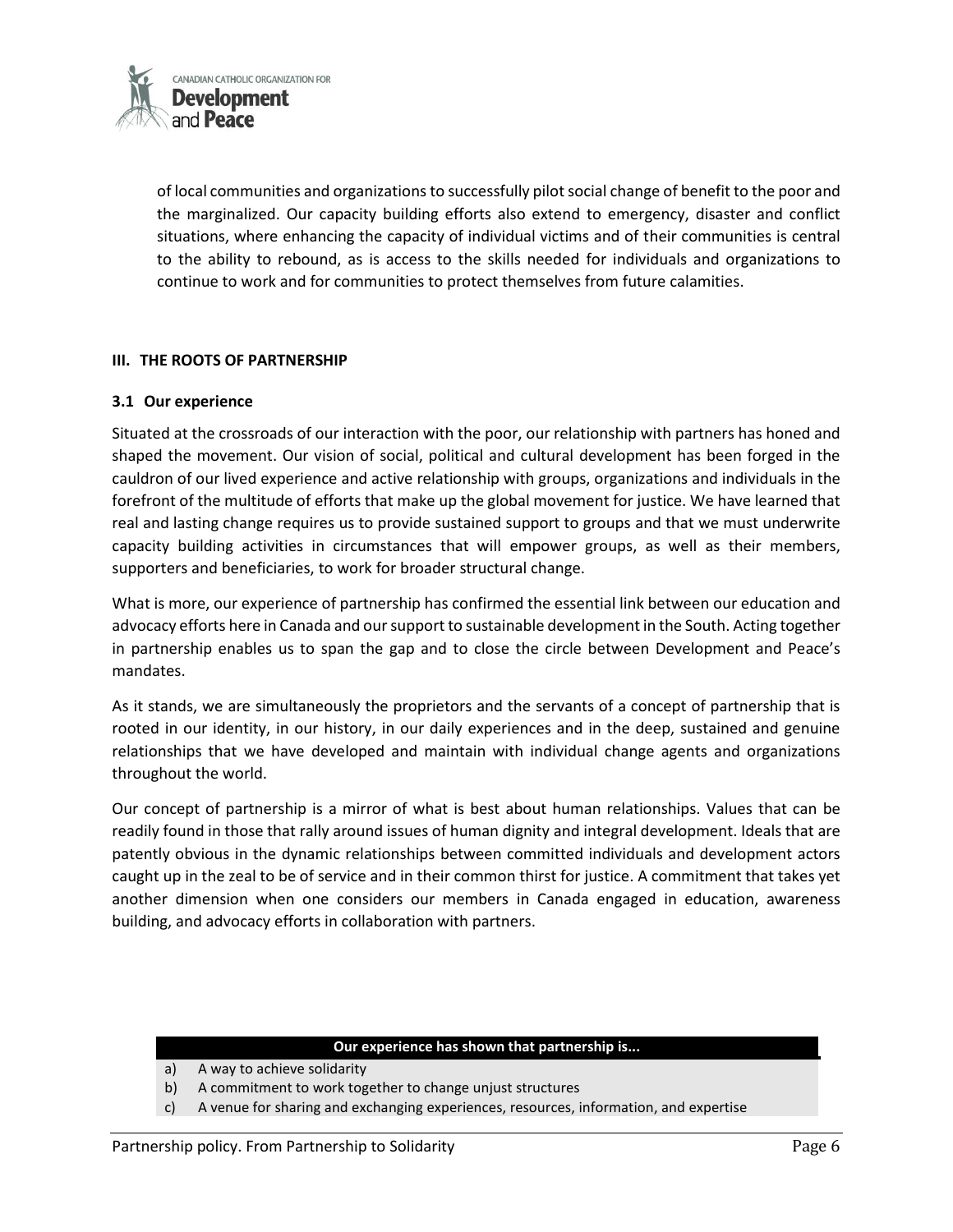

- d) A relationship rooted in trust and in mutual respect
- e) An openness to transparency, reciprocity and accountability
- f) A way to respect local political, economic, cultural and institutional realities
- g) A relationship and a process in constant evolution
- h) A vehicle and an opportunity for joint decision-making

Box 1. Our Experience

For Development and Peace partnership is premised on equality and co-responsibility. Even if this is our point of departure and destination, in reality our relationship with our partners is not totally equal, because it includes a dimension of power (money, experience, knowledge, networks, etc.). As one of our partners commented, "one cannot imagine that a grassroots group has the same power as Development and Peace, or even when you come to think of it do we<sup>3</sup>". This power imbalance does exist. One needs to recognize and be aware of this in order to take the necessary precautions and the measures needed to manage it. Only in doing so can we promote and together enhance "mutual respect and organizational autonomy, which are the essential values of our partnership", says our partner.

## **3.2 Development principles**

The fundamental right to development is repeatedly affirmed in Scriptures and enshrined in a multitude of UN and other documents, yet our world remains shattered by the scourge of poverty. As Christians, we are duty-bound to solidarity and to joining the struggle to ensure that the right to development is: 1) promoted everywhere, 2) afforded all men and women, and 3) effectively translated into a more equitable distribution of the world's resources and into a more inclusive participation in social and political life. Development and Peace plays a vital bridging role in linking those in the South planning, working and building integral human development with those in the North committed to building a more just world in solidarity.

Our faith affirms that to be authentic development must be rooted in the dignity of the person. People become the authors of their own development when they group together, form organizations, foster equality and build trusting relationships that value participation, mutual respect, fairness and solidarity, over the dictates of political power or financial might. This is the goal of Development and Peace in communities around the globe.

At the same time, Development and Peace is a development agency and as such is an active member of a number of organizations and networks that promote and affirm professional standards of effectiveness, transparency and accountability that protect development actors. Far from hindering our work, these standards encourage us to do it well and in doing so help keep us true to our core mission of challenging unjust structures and practices that destroy life and dignity.

<sup>3</sup> FASE answer to the Quadro de Questões de Desenvolvimento e Paz, Rio de Janeiro, September 18, 2014.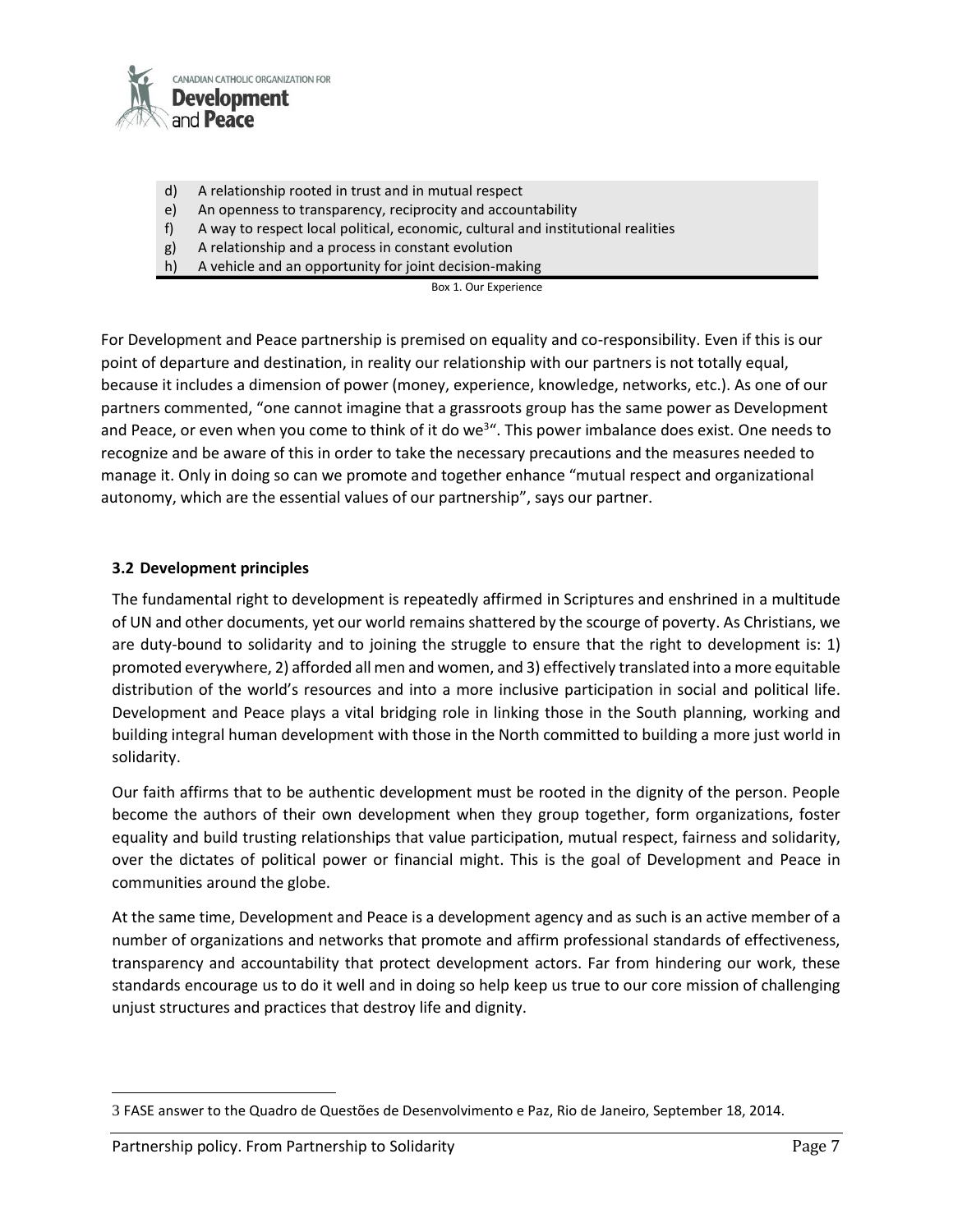

While often pressed and urgent, our emergency and humanitarian responses subscribe to the same basic principles<sup>4</sup>, international codes, values, and intentions that motivate our long-term development and education activities, including those of mutuality, co-responsibility and partnership.

## **Our partnership is rooted in the following strategic options...**

**A focus on the marginalized,** on giving life and subsistence, on the preferential option for the poor, on groups and organizations as forces for change, and on the importance of our own educational and awareness building activities.

**An affirmation of the quality, fundamental humanity and professionalization of our work**, i.e. acknowledging the importance of networking and alliance building within the professional and broader communities, while remaining consistent with the biblical and international principles that direct our work.

**The reciprocal nature of our partnerships,** i.e. relationships between equals rooted in trust and mutual commitment.

**An ongoing dialogue** to build a common vision of social, economic, political and cultural reality and to develop and act on common positions.

**A commitment to integrating the work,** i.e. acting along the entire spectrum by limiting the divisions between fieldwork, short- or long-term development, education, advocacy, mobilization and fundraising.

Box 2. The Dimensions of Partnership

## **3.3 Our faith and the Church's social teachings**

Development and Peace's practice of partnership is intimately linked to the precepts of our Catholic faith, to tradition and to the dictates of Catholic social teaching. From *Rerum Novarum* to *Evangelii Gaudium*, Catholic teaching has provided Catholics with a unique perspective on human affairs, viewed through the prisms of human dignity, subsidiarity and solidarity with the poor. As Pope Francis reminds us, "our faith in Christ, who became poor, and was always close to the poor and the outcast, is the basis of our concern for the integral development of society`s most neglected members". According to Pope Francis we face a double challenge because "it means working to eliminate the structural causes of poverty and to promote the integral development of the poor, as well as small daily acts of solidarity in meeting the real needs which we encounter"<sup>5</sup> .

While critical of all social and political ideologies, Catholic social teaching establishes a foundation of rights and responsibilities between individuals, social groups and States from the local to the international level. It echoes the Gospel's bias for those that suffer and for those who would comfort the suffering. It calls us to "scrutinize the signs of the times and to interpret them in the light of the Gospel". It stresses the autonomy and dignity of the human person and concludes that all forms of society should be at the service of the human person. It asserts the ethical imperative for communal, institutional and government action

5 *Evangelii Gaudium* 186 and 188.

<sup>4</sup> For further information on these principles, consult the Development and Peace *Policy Framework for Emergency Relief*, 2007.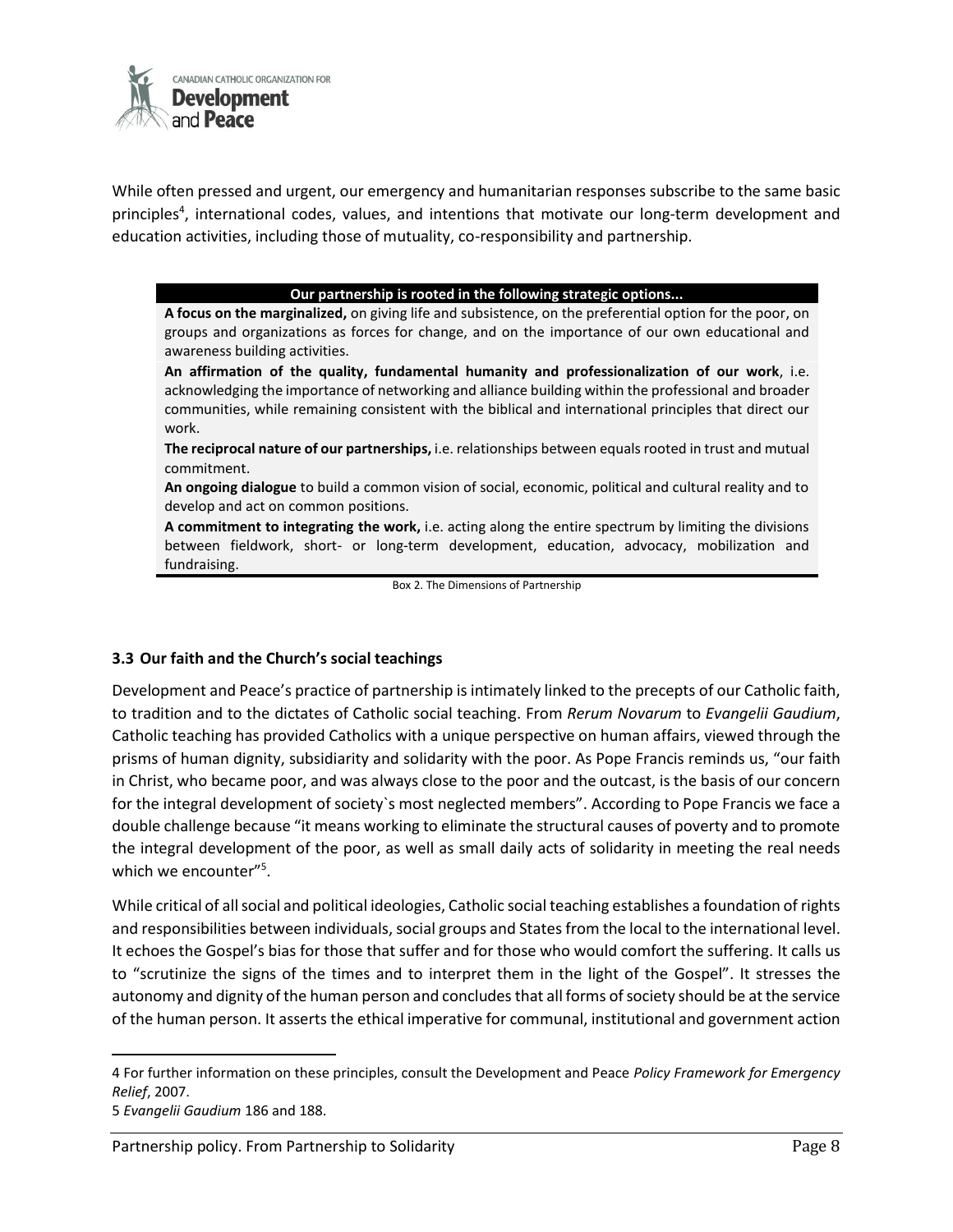

to create the social conditions necessary for the individual to develop, including the right to food, to respectable work, to decent housing, to healthcare, etc.

Viewed from this perspective, our practice of partnership is designed to translate into concrete action to enhance human dignity, advance global solidarity and foster respect for the universal destination of the goods of the earth. To this end, we have formulated partnership criteria that announce the primacy of human life and life with dignity, enrol us in the struggle to combat unjust social structures, and embody our intention to enhance the lives and capabilities of the poor. Our pledge includes a promise to reverence and affirm the integrity of creation and to protect it for future generations. Together with our partners, we struggle to preserve and to advance communal rights to design, implement and control the development of local communities around the world and to ensure their long term sustainability.

## **Partnership criteria derived from Catholic social teachings:**

**Human dignity and equality**, i.e. the belief that every human being has the right to a full life, to realize their full potential and to participate in the decisions leading to the development of more just societies. **Respect for human life in its broadest sense**, i.e. a rejection of all forms of contempt and oppression that violate human life, and particularly the lives of the marginalized.

**The preferential option for the poor,** which roots our action in the imitation of Christ, in the fundamental dignity of every human being and in the profound joy of placing oneself at the service of the poor.

**The common good,** i.e. by promoting equitable access to the goods of creation and by building a global economy at the service of humankind.

**Respect for creation,** i.e. by promoting responsible stewardship over the goods of the earth and by adopting the stance of responsible trustees over the goods of this earth to the benefit of future generations.

**Solidarity, subsidiarity and mutual reliance,** i.e. building relationships based on mutual respect, trust and a common vision of a more just world, by empowering local communities, building the local skill and knowledge base and enhancing the roles and abilities of local actors.

Box 3: Our Partnerships are based on Catholic Social Teachings

Fresh from Vatican II and the encounter with brother bishops from the South, Canada's bishops quickly moved to establish Development and Peace, as a Church and Gospel response to the scandal of global poverty. Defining its mandate as that of educating the Canadian public and of supporting the poor in the South, the bishops strove to move beyond the purely philanthropic strategies of the time, to attack the causes of global poverty and to invite public participation and active engagement in building a more just world.

From its beginnings in an essentially donor - beneficiary relationship, the organization gradually adopted a partnership model more appropriate to the demands of solidarity. The organization's practice and understanding of partnership has grown and matured over the years and continues to do so. At the same time, global realities, the organization's circumstance and that of its partners have also changed. More recently, the organization has adopted new policies and procedures, including the "*Criteria for Working with Partners on Ethical Issues (2013)*" and "*The 3D Process: A collaborative approach for dealing with conflicting social, political and ethical issues (2013)*", both of which guide Development and Peace's relationships with the Bishops and with its partners.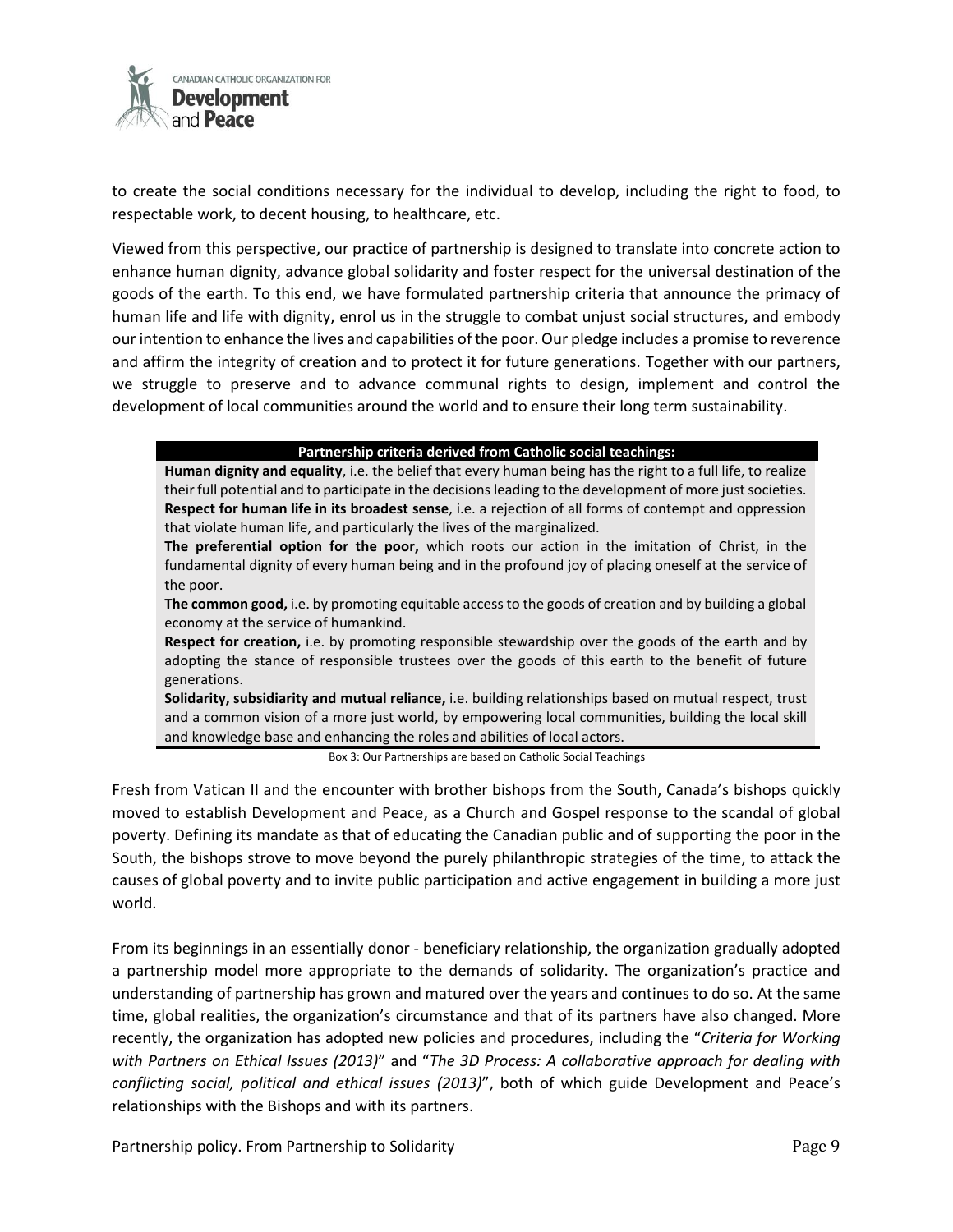

If Development and Peace is to maintain momentum and to creatively respond to the demands it faces, it is important that the organization periodically revisit the core principles undergirding its partnership policy, including its procedures for engaging and relating to partners. Such ongoing vigilance will ensure that the organization captures, reflects upon, and responds to changes in the organization's circumstance, capitalizes on and consolidates gains, and makes its learnings and intentions explicit. We are confident that careful and constant attention to our own history, trajectory and process will enable us to reshape our partnership practices, to sharpen our analysis and to reassert our role as the Canadian Church's vehicle for international solidarity.

Tailored to the specific partner, program, and socio-economic situation, Development and Peace's partnership model has given us access to a rich font of experiences out of which to boost the capacities of partner institutions and to enhance our shared abilities to contribute to the development of local communities, to establish more just and participatory structures, to support women in their struggle for their rights, and to hone our own and our partners' abilities to responsibly manage the environment and creation.

#### **The values we bring to partnership**

- a) Adherence to the principles of trust, respect, dialogue, equity, transparency, and mutual accountability,
- b) An overriding respect for life, for the dignity and equality of the person, for the preferential option for the poor, for the universal destination of goods, and for the fundamental precepts of charity and justice,
- c) An eagerness to share the insights that our faith tradition, the Scriptures, and Catholic Social Teaching, along with our almost fifty-year history in international development, offers in the search for sustainable political, economic, social, and environmental remedies,
- d) A desire and disposition to listen to partners, to share ideas, to learn from them and to adjust our practices to more effectively respond to the needs of those that we are called to serve,
- e) The deliberate intention to find convergences with other groups and institutions, which are committed and prepared to join us in the struggle to eradicate global poverty,
- f) The steadfastness and rigor with which we approach the tasks of accompanying and collaborating with our partners and our active participation in joint projects and programs designed to improve the objective circumstance of the poor,
- g) A track record for capacity building and networking that promises partners ready access to the experiences of a wide variety of partners in the North and in the South, coalitions and alliances with which to hone and enhance their own skills and strategies,
- h) Subscription to the principles of mutual reliance, subsidiarity and solidarity that mark our every action and a vocation to engage the Canadian Church, its bishops and pastors, people of faith, Development and Peace members and sympathetic Canadians in the cause of international solidarity.

Box 4: Guiding Principles

## **IV. PARTNERSHIP CATEGORIES**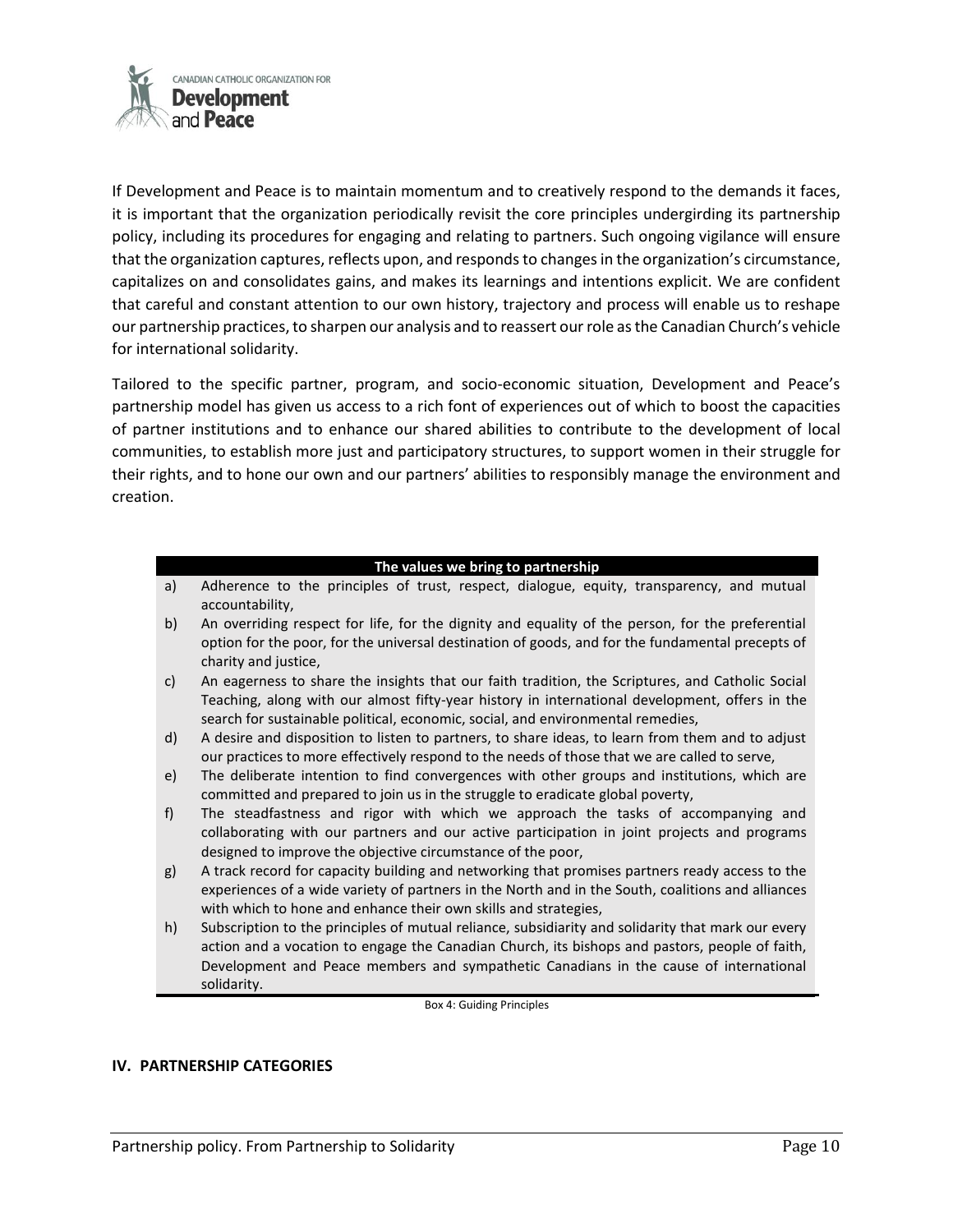

We are bound together with our partners by shared values, goals, a commitment and sense of struggle, and collaborate together while maintaining our respective identity. As mentioned above, our partners are their own organization, autonomous and independent. Our partners have pointed out that partnership demands recognizing the partner's identity and acknowledging its "otherness". The partners are not Development and Peace; they are "other" organizations that may become partners. It is vital to understand this distinction. It is in our differences that we will be able to build lasting relationships of solidarity. We refuse to assimilate or to alienate our partners; we seek to support and build joint initiatives based on mutual respect. This is the true meaning of partnership.

As the partnership model offers opportunities and imposes demands on all levels of the organization (development and humanitarian programs, alliances and collaborations, education and advocacy efforts, our membership, decision making structures, etc.), it is crucial to identify the core relationship between our partners and various levels of the organization. To this end, we have taken the liberty of regrouping partners into three major categories<sup>6</sup>, 1) civil society organizations; 2) networks and alliances; and 3) Church associated organizations. It is important to note that many of our partners belong in more than one of these categories with the particular partner's ultimate categorization depending on the specifics of the programs in which we are jointly involved.

| <b>Partner categories</b> |                                       |                                                                                                                                     |
|---------------------------|---------------------------------------|-------------------------------------------------------------------------------------------------------------------------------------|
| Category                  | <b>Subgroups</b>                      | <b>Description</b>                                                                                                                  |
| Civil society             | Social movements                      | Social groups or groups coaching and supporting<br>citizens, community organizations, movements,<br>professional associations, etc. |
|                           | NGOs in the North and in<br>the South |                                                                                                                                     |
| Networks and<br>alliances | Networks (Caritas, CIDSE,<br>CCIC)    | International, national and local entities that<br>coordinate, act on, or organize around a specific                                |
|                           | Coalitions<br>Alliances               | goal within a limited timeframe.                                                                                                    |
|                           |                                       |                                                                                                                                     |
| Church family             | Caritas                               | international<br>At<br>and<br>(Caritas<br>local<br>level<br>Internationalis)                                                        |
|                           | Church institutional                  | Dioceses (local), Episcopal Conferences (inter /<br>national)                                                                       |
|                           | Religious communities                 | Canadian or local                                                                                                                   |
|                           | Group associated with the<br>Church   | Institutes, Catholic movements, lay apostolate<br>organizations, etc.                                                               |

Box 5: Categories of Partners

## **4.1 Civil society organizations**

l

<sup>6</sup> The reader should not attach any particular weight, priority or significance to the numerical ordering of the partner categories, each is important in its own right and central to the organization's strategy.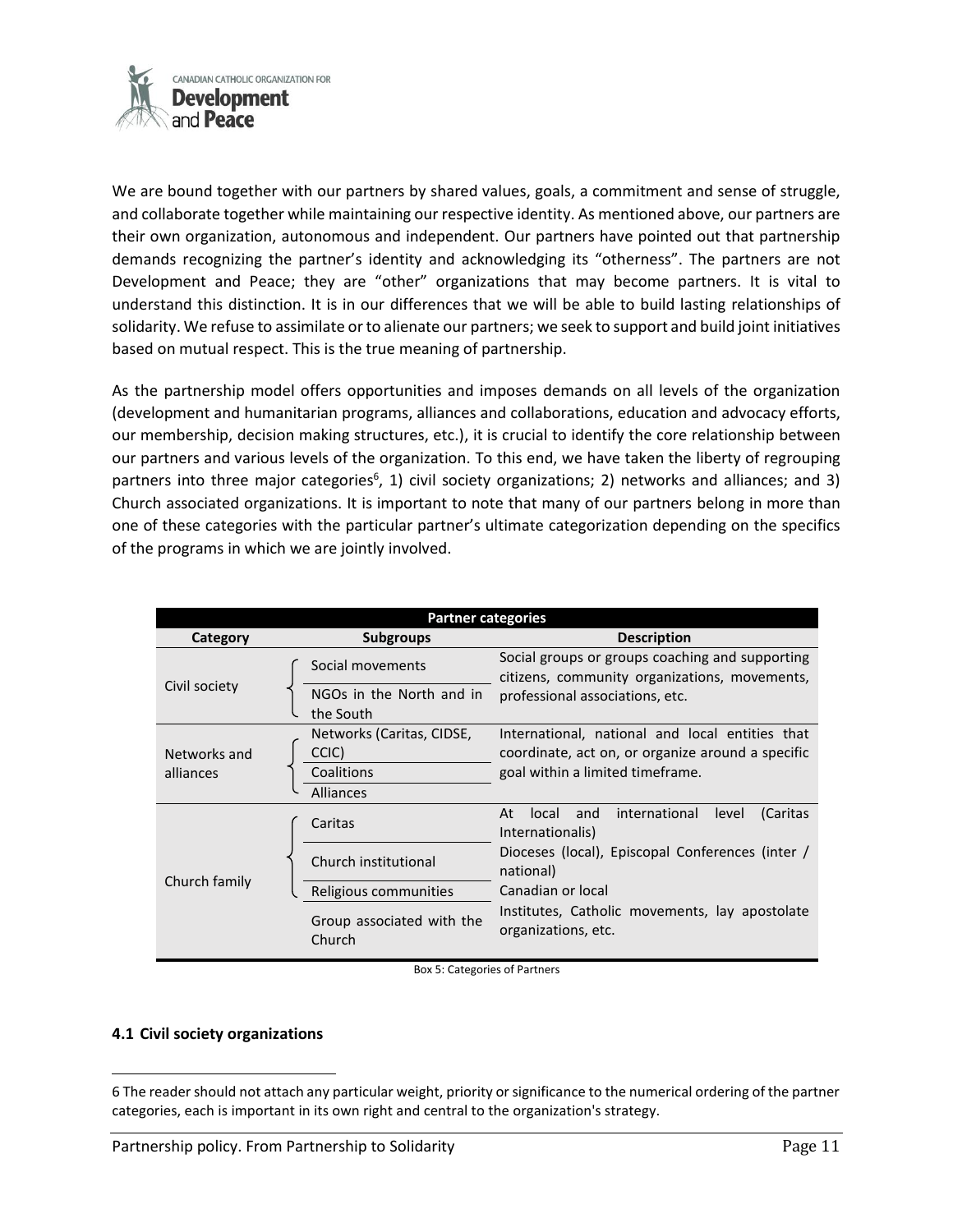

In essence, this category is intended to include our relationships with groups of concerned citizens, with grassroots, community or civic organizations, with constituency-based movements (e.g. women, youth, peasants, the indigenous), with labour or professional associations (e.g. domestics, lawyers, journalists), with human rights organizations, with development institutes, etc.

In this group there are two subcategories:

- NGOs (i.e. Non-governmental Organizations) that support, mentor, coach, or help build the capacity of other groups
- Groups and social movements that involve and mobilize the poor

# **4.2 Networks and coalitions**

This category includes various sorts of networks and coalitions established to carry out work that we, or other participating organizations, would not normally be able to achieve on our own. These can be found at the local, national, or international levels. Generally speaking, they tend to target unjust social, political or economic structures, to zero in on the specific causes of poverty and exclusion, or to focus on particular "development" projects or activities. Normally, larger networks focus on coordination and do not provide direct services.

Development and Peace's choice of whether or not to join a particular network, coalition or alliance is on the one hand based on the expectation of specific services that can be obtained, and on the other on an assessment of the relevance of the issues or subjects involved for our movement and/or our partners, the quality and effectiveness of the agencies or organizations involved, the urgency of the matter, the group's prospective contribution to information sharing, coordination, strategic planning or advocacy work, and the prospect of the group making a positive contribution to social change

Our relationship with these groups tends to vary in proportion to the relevance of various themes to our work and the level of direct participation they demand. Often focused on information and advocacy work, the priority we give to coalitions and alliances, as well as the degree of our involvement, can vary significantly at various moments in the group's trajectory.

We are members of a series of networks that depending on the organizations involved fulfil clearinghouse or coordination functions, inform education and advocacy work, mount joint campaigns, etc. For Development and Peace, the most important of these include Caritas Internationalis, CIDSE<sup>7</sup> and the Canadian Council for International Cooperation.

## **4.3 Our faith community**

<sup>7</sup> From the French "Coopération Internationale pour le Développement et la Solidarité", an international alliance of Catholic development agencies working together for global justice.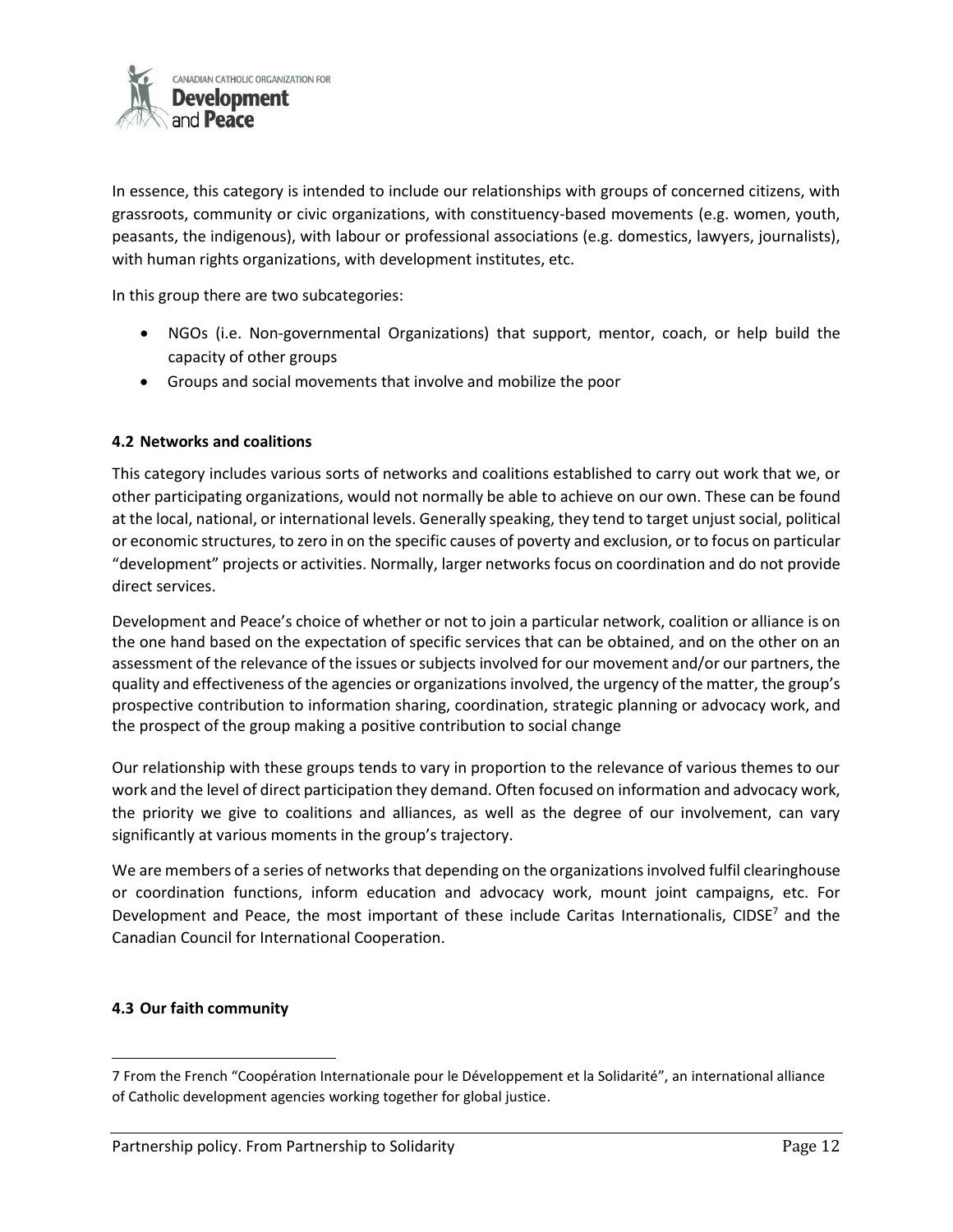

As the official international development and solidarity organization of the Canadian Catholic Church, Development and Peace enjoys a privileged relationship with Canada's bishops, clergy, parishes and faithful and maintains close working relationship with a wide range of Church-based development networks, organizations and agencies at the international level and in the countries of the South. Where international development and assistance is concerned, our common faith and shared vision have made us natural allies and in many cases effective collaborators.

**At the local level** - In any number of cases, the Catholic network of dioceses and parishes has enabled us to reach to people at the local, even in the more remote corners of the country, where all too frequently other international development organizations cannot reach. It has allowed us to work in collaboration with Church associated or initiated groups (diocesan commissions, religious communities, base Christian communities, credit unions, training institutions, etc.) that maintain direct lines of communication and engagement with the people.

We also work directly with local-level churches in the South. They are not always Development and Peace's direct implementing partners, but we work closely with them whenever possible, because oftentimes the local church plays a very important role in local development, and therefore it is a natural ally.

Our relationship with all these organizations is based on the principle of subsidiarity. By way of policy, we encourage local communities to engage the local population in decision-making on the model of subsidiarity espoused in Catholic social teachings. In accordance with that principle, we not only respect local initiatives and local know-how, but we promote and strengthen them.

**At the national level** - Development and Peace often works with Episcopal justice and Peace or Social Action Commissions attached to national bishops' conferences in the South and with the local extensions of Canadian and international religious communities. In Canada, Development and Peace maintains an active and close working relationship with the Canadian Conference of Catholic Bishops.

**On an international level** - Development and Peace is a member of the Caritas Internationalis network of Catholic aid and development organizations and we maintain a special relationship with organizations that are part of that network. Our active participation in the Caritas network gives us access to nearly 200 countries and territories with local Caritas organizations. Beyond its traditional emergency relief role, Caritas Internationalis opens the way to involvement in sustainable development activities in a number of countries and actively contributes to worldwide advocacy work.

Development and Peace is also an active member of the CIDSE network of Catholic aid,, development and advocacy organizations. In fact, we are involved in a number of short and long term development programs in collaboration with other CIDSE sister agencies.

## **V. CRITERIA FOR WORKING WITH PARTNERS ON SENSITIVE QUESTIONS OF ETHICAL CONCERN**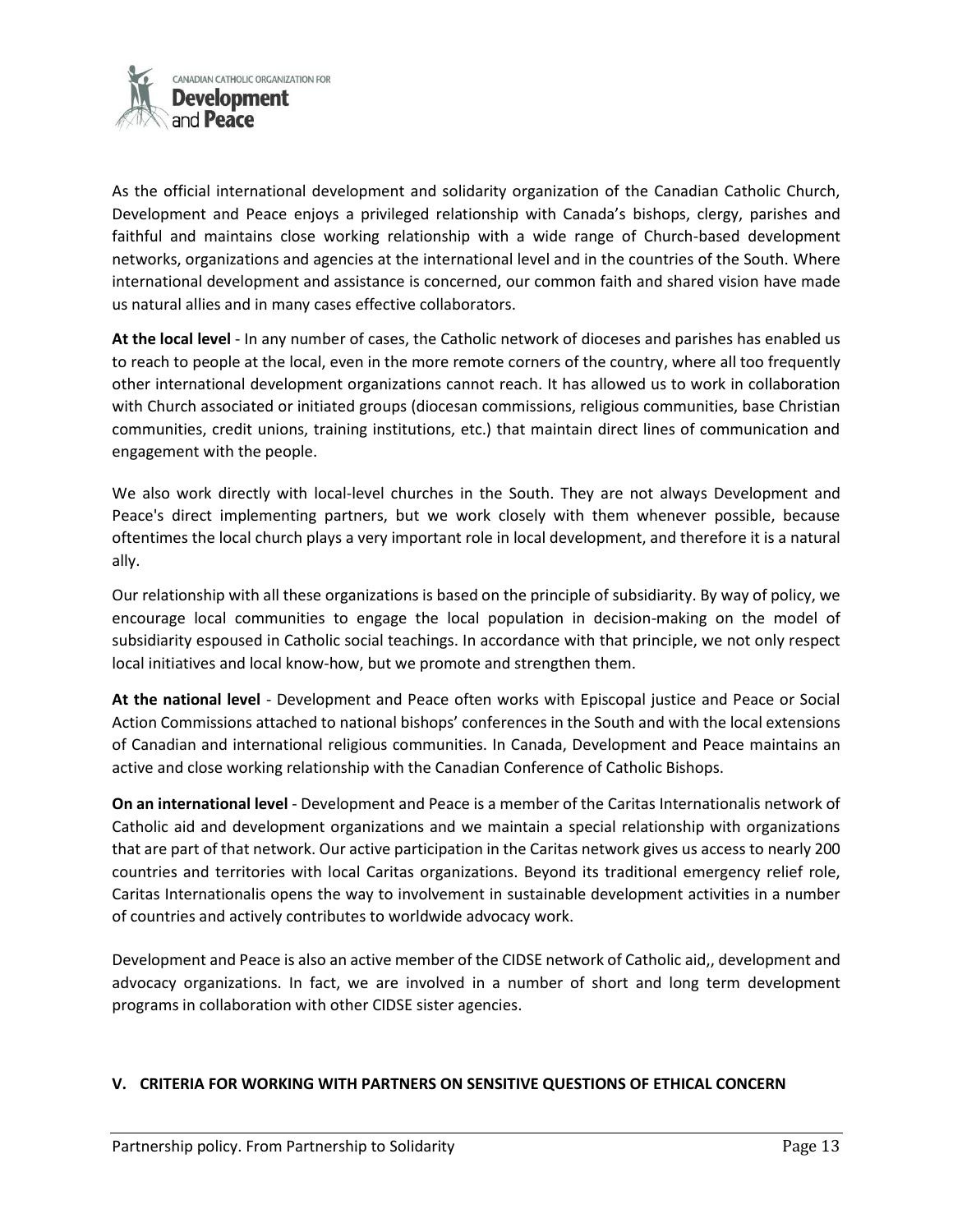

In light of our mission to promote social justice and solidarity and to advocate social change in Canada and overseas, we recently defined a set of criteria for working with partners around sensitive questions or issues of ethical concern<sup>8</sup>. In this context, Development and Peace is expected to bear witness to the Gospel, to dialogue with partners, to listen to local communities, and to use discernment while avoiding imposing its vision on others.

## **Criteria of Working With Our Partners around Ethical Issues**

In the light of the Gospel,

- a) Collaborate in activities consistent with the dictates of the Gospel and Church doctrine
- b) Conduct our mission in collaboration with Canada's bishops
- c) Collaborate with partners in mitigating human suffering
- d) Carefully discern the types of collaboration with partners that have policies and positions that are different from Catholic doctrine, and to limit or refuse collaboration in instances that run contrary to our core values.

Box 6: Criteria for Collaboration around ethical issues

By way of process, the organization has adopted a 3D (*Dialogue, Discernment, and Decision*) strategy in synergy with the CCCB to facilitate Development and Peace's treatment of any controversies surrounding the activities of a given partner, or any situation of major concern<sup>9</sup>. Intended to deal with complex social, political or moral issues, the 3D process is designed to improve partnership relations and to contribute to our ability to more effectively accomplish our mission. Where the protocol provides for collaboration with the CCCB in resolving controversies, and specifically with the official liaison bodies established in part for this purpose, the ultimate responsibility for partner selection and responding to any ethical issues rests with Development and Peace's National Council.

## **The** *3D***s**

- 1. **Dialogue:** Based on our values, and common understanding
- 2. **Discernment:** Consistent with our mission and Catholic values
- 3. **Decision:** The National Council maintains ultimate responsibility and can continue, modify or terminate a partnership, or resolve the source of the initial controversy.

Box 7: The 3D Process

<sup>8</sup> See The *Criteria for Working with Partners on Ethical Issues* (2013), approved by the National Council in June 2013. 9 See *The 3D Process: A collaborative approach to dealing with conflicting social, political and ethical issues* (2013), approved by the National Council in March 2013.